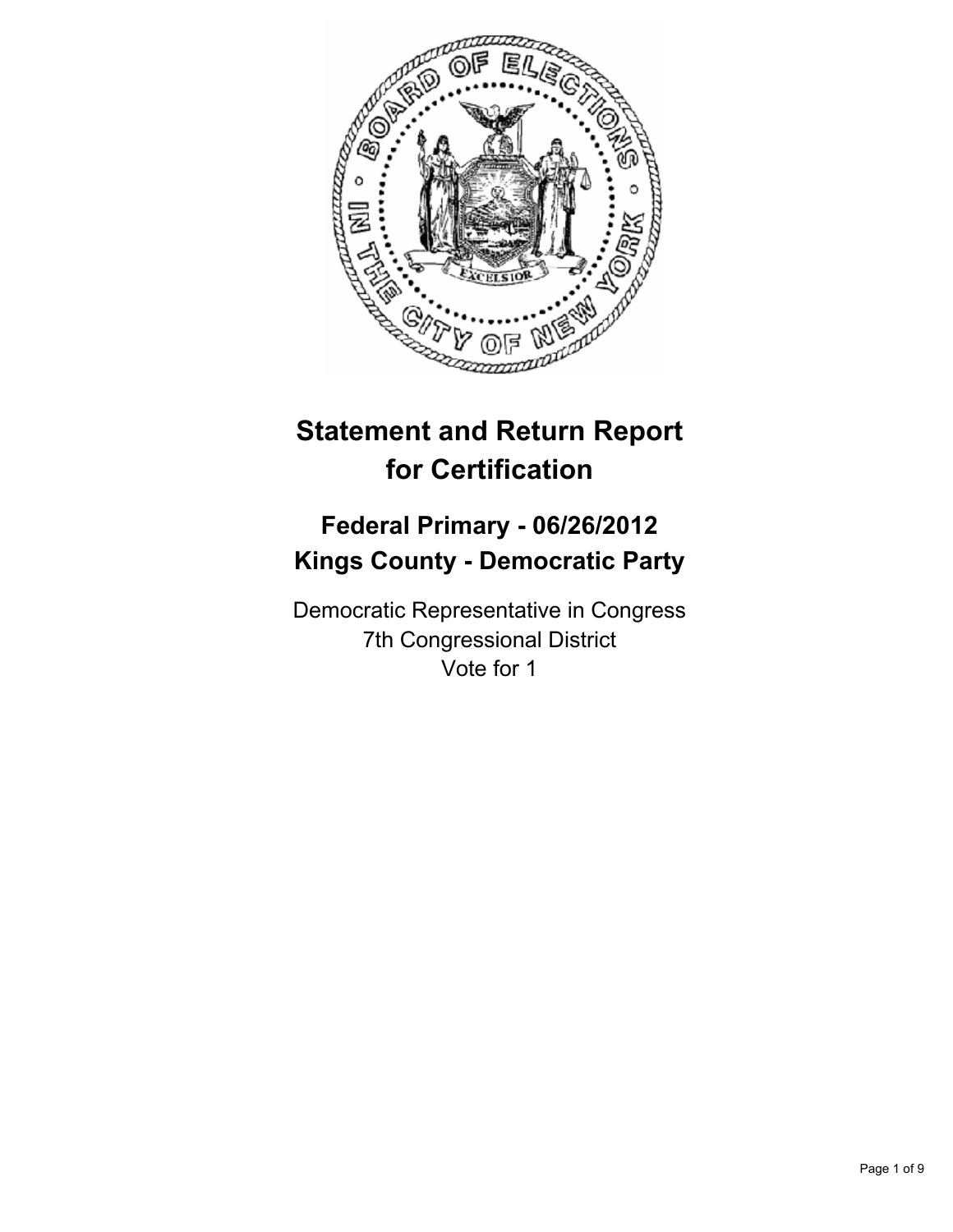

| <b>PUBLIC COUNTER</b>                                    | 146            |
|----------------------------------------------------------|----------------|
| <b>EMERGENCY</b>                                         | 0              |
| ABSENTEE/MILITARY                                        | 1              |
| FEDERAL                                                  | 3              |
| SPECIAL PRESIDENTIAL                                     | 0              |
| AFFIDAVIT                                                | $\overline{2}$ |
| <b>Total Ballots</b>                                     | 152            |
| Less - Inapplicable Federal/Special Presidential Ballots | 0              |
| <b>Total Applicable Ballots</b>                          | 152            |
| DANIEL J O'CONNOR                                        | 5              |
| <b>GEORGE MARTINEZ</b>                                   | 12             |
| NYDIA M VELAZQUEZ                                        | 132            |
| ERIK MARTIN DILAN                                        | 3              |
| <b>Total Votes</b>                                       | 152            |

| <b>PUBLIC COUNTER</b>                                    | 83       |
|----------------------------------------------------------|----------|
| <b>EMERGENCY</b>                                         | 0        |
| ABSENTEE/MILITARY                                        | 8        |
| <b>FEDERAL</b>                                           | 5        |
| <b>SPECIAL PRESIDENTIAL</b>                              | 0        |
| <b>AFFIDAVIT</b>                                         | 1        |
| <b>Total Ballots</b>                                     | 97       |
| Less - Inapplicable Federal/Special Presidential Ballots | $\Omega$ |
| <b>Total Applicable Ballots</b>                          | 97       |
| DANIEL J O'CONNOR                                        | 18       |
| <b>GEORGE MARTINEZ</b>                                   | 4        |
| NYDIA M VELAZQUEZ                                        | 52       |
| ERIK MARTIN DILAN                                        | 17       |
| <b>GRACE MENG (WRITE-IN)</b>                             | 2        |
| <b>Total Votes</b>                                       | 93       |
| Unrecorded                                               | 4        |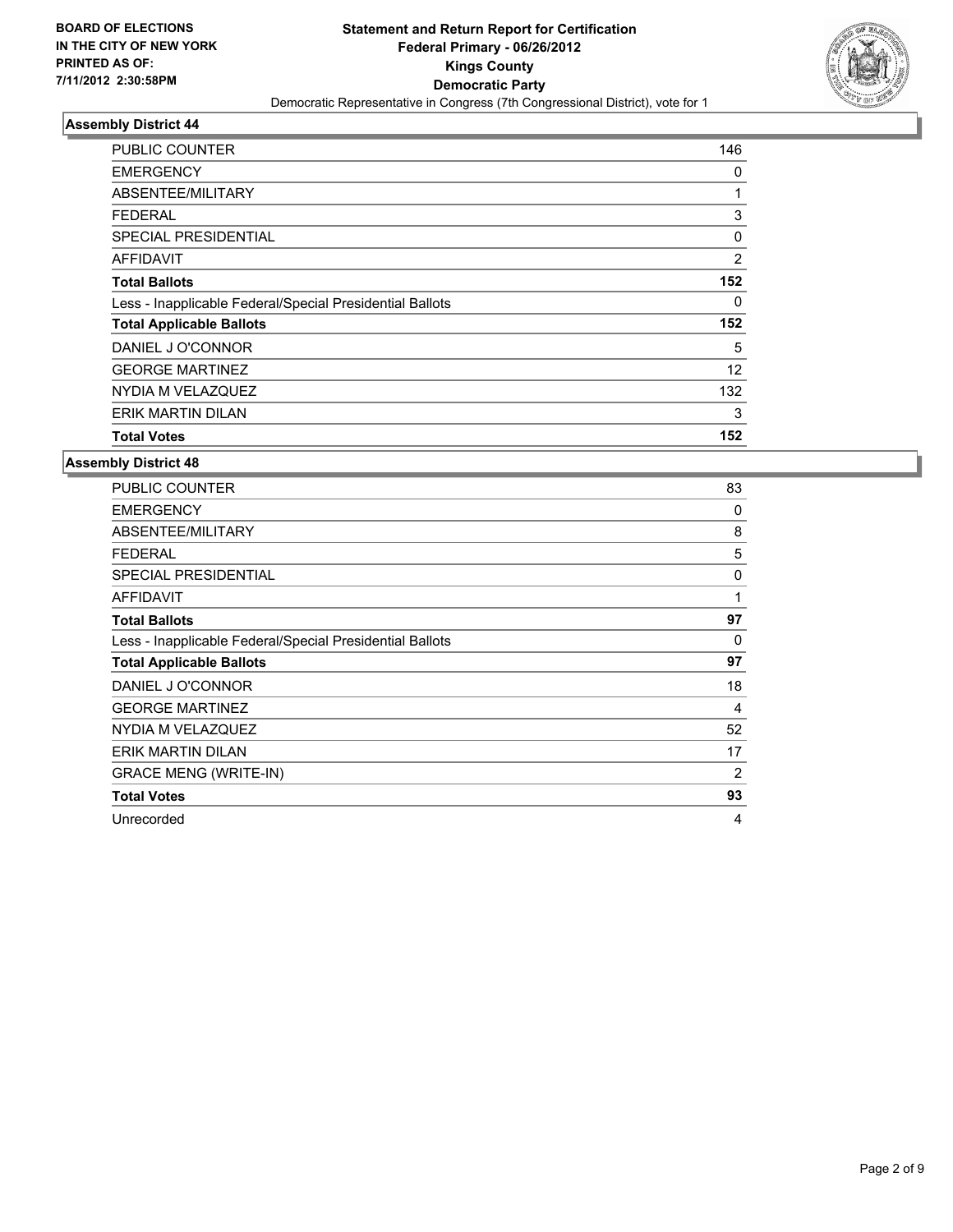

| PUBLIC COUNTER                                           | 10 |
|----------------------------------------------------------|----|
| <b>EMERGENCY</b>                                         | 0  |
| ABSENTEE/MILITARY                                        | 0  |
| <b>FEDERAL</b>                                           | 0  |
| SPECIAL PRESIDENTIAL                                     | 0  |
| <b>AFFIDAVIT</b>                                         | 0  |
| <b>Total Ballots</b>                                     | 10 |
| Less - Inapplicable Federal/Special Presidential Ballots | 0  |
| <b>Total Applicable Ballots</b>                          | 10 |
| DANIEL J O'CONNOR                                        | 3  |
| <b>GEORGE MARTINEZ</b>                                   | 1  |
| NYDIA M VELAZQUEZ                                        | 2  |
| <b>ERIK MARTIN DILAN</b>                                 | 4  |
| <b>Total Votes</b>                                       | 10 |

| <b>PUBLIC COUNTER</b>                                    | 9,434          |
|----------------------------------------------------------|----------------|
| <b>EMERGENCY</b>                                         | $\mathbf{0}$   |
| <b>ABSENTEE/MILITARY</b>                                 | 455            |
| <b>FEDERAL</b>                                           | 3              |
| <b>SPECIAL PRESIDENTIAL</b>                              | $\mathbf{0}$   |
| <b>AFFIDAVIT</b>                                         | 273            |
| <b>Total Ballots</b>                                     | 10,165         |
| Less - Inapplicable Federal/Special Presidential Ballots | 0              |
| <b>Total Applicable Ballots</b>                          | 10,165         |
| DANIEL J O'CONNOR                                        | 52             |
| <b>GEORGE MARTINEZ</b>                                   | 42             |
| NYDIA M VELAZQUEZ                                        | 3,774          |
| <b>ERIK MARTIN DILAN</b>                                 | 6,206          |
| CHARLES BARRON (WRITE-IN)                                | 1              |
| ERIK VELAZQUEZ (WRITE-IN)                                | 1              |
| HAKEEM S. JEFFRIES (WRITE-IN)                            | $\overline{2}$ |
| NUCHEM ROSENBERG (WRITE-IN)                              | 1              |
| RAIZY KATZ (WRITE-IN)                                    | $\mathbf{1}$   |
| UNATTRIBUTABLE WRITE-IN (WRITE-IN)                       | 10             |
| YANKY TIRNOVER (WRITE-IN)                                | 1              |
| <b>Total Votes</b>                                       | 10,091         |
| Unrecorded                                               | 74             |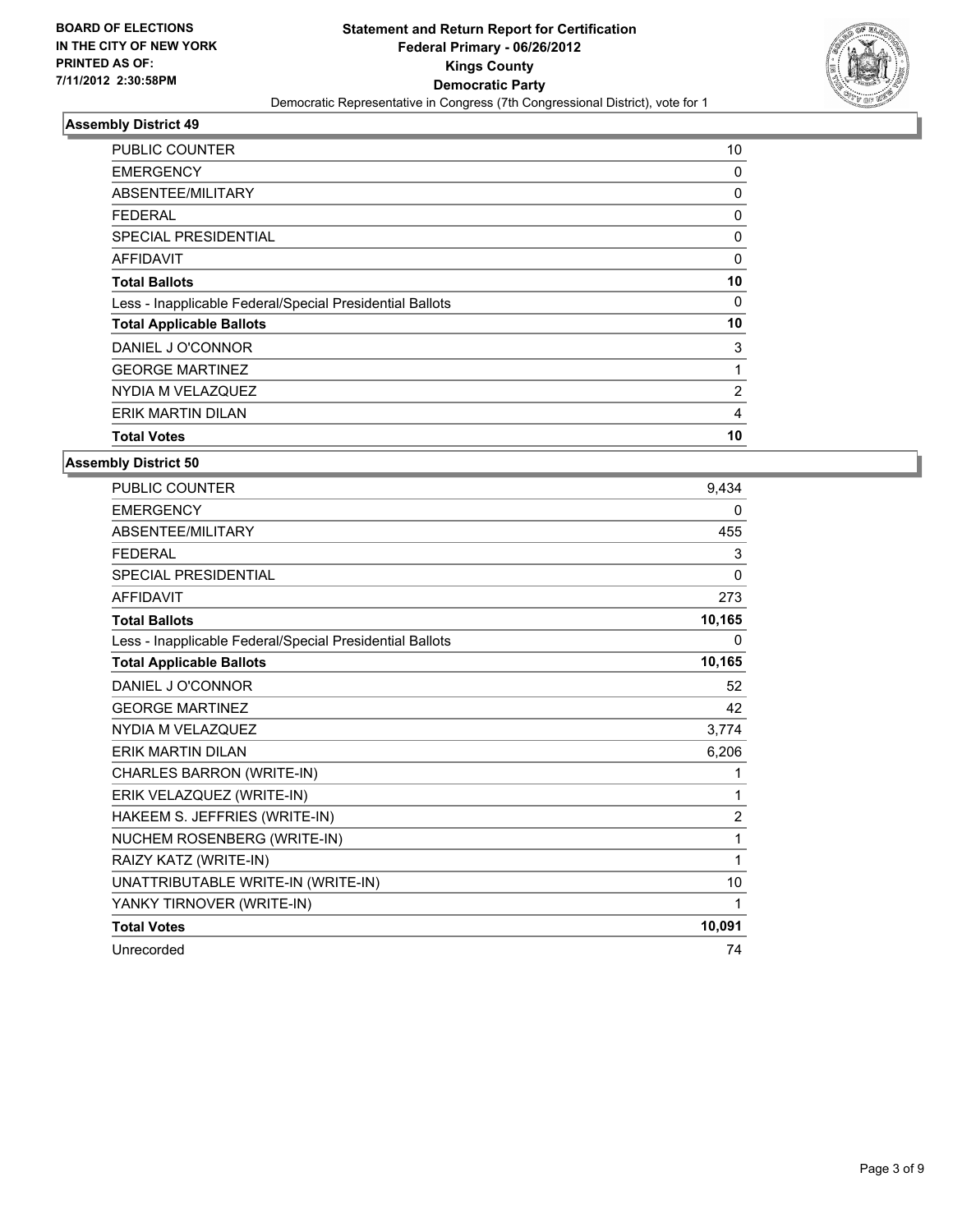

| <b>PUBLIC COUNTER</b>                                    | 1,649        |
|----------------------------------------------------------|--------------|
| <b>EMERGENCY</b>                                         | 0            |
| ABSENTEE/MILITARY                                        | 47           |
| <b>FEDERAL</b>                                           | 12           |
| <b>SPECIAL PRESIDENTIAL</b>                              | $\mathbf{0}$ |
| <b>AFFIDAVIT</b>                                         | 27           |
| <b>Total Ballots</b>                                     | 1,735        |
| Less - Inapplicable Federal/Special Presidential Ballots | 0            |
| <b>Total Applicable Ballots</b>                          | 1,735        |
| DANIEL J O'CONNOR                                        | 89           |
| <b>GEORGE MARTINEZ</b>                                   | 97           |
| NYDIA M VELAZQUEZ                                        | 1,365        |
| <b>ERIK MARTIN DILAN</b>                                 | 145          |
| ADRIANO ESPAILLAT (WRITE-IN)                             | 2            |
| <b>GRACE MENG (WRITE-IN)</b>                             | 14           |
| MARION BOROW (WRITE-IN)                                  | 1            |
| MATTHEW R RYAN (WRITE-IN)                                | 1            |
| NAN ZHAA LIN (WRITE-IN)                                  | 1            |
| SEAN MOCRE (WRITE-IN)                                    | 1            |
| <b>Total Votes</b>                                       | 1,716        |
| Unrecorded                                               | 19           |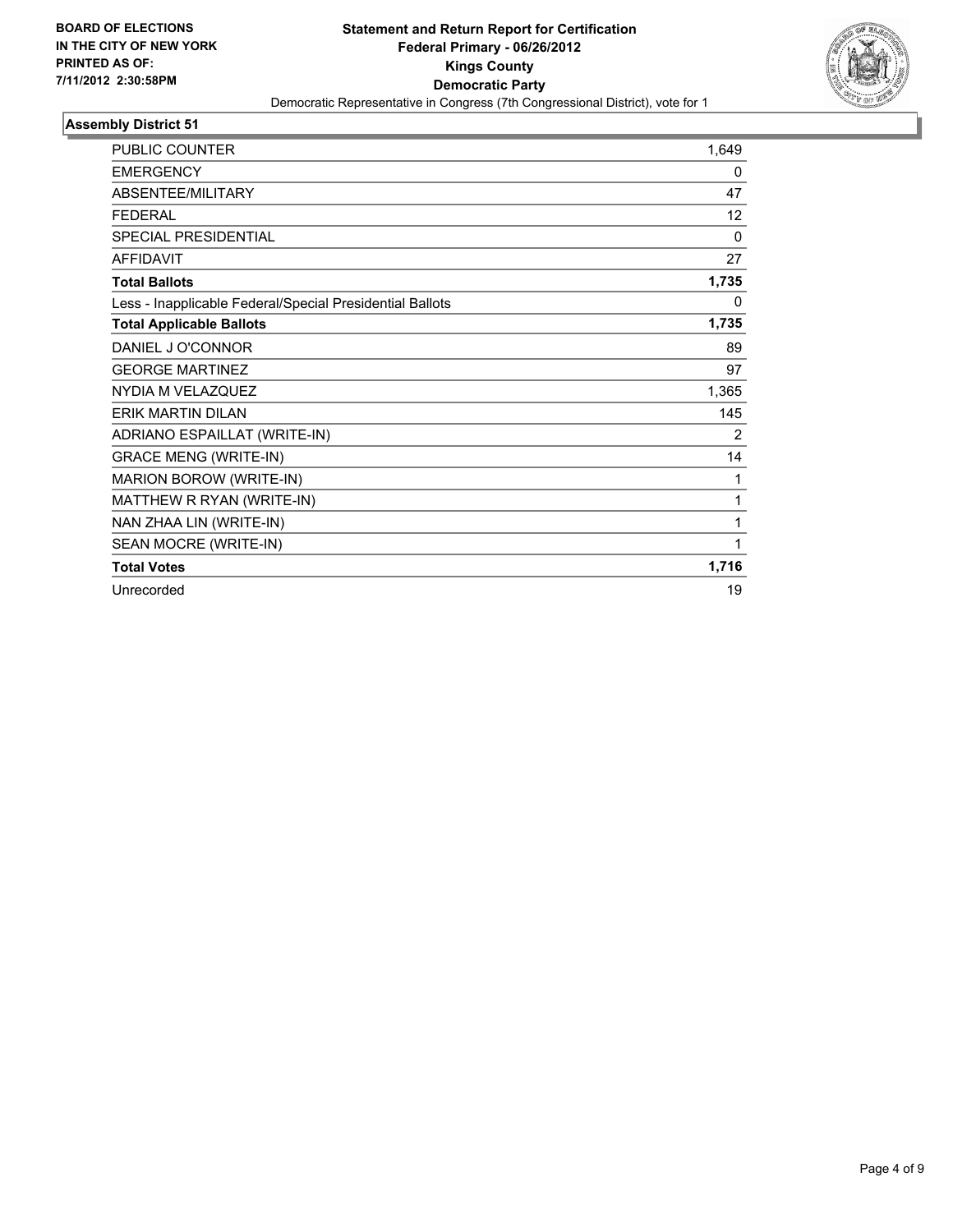

| <b>PUBLIC COUNTER</b>                                    | 4,637          |
|----------------------------------------------------------|----------------|
| <b>EMERGENCY</b>                                         | 11             |
| ABSENTEE/MILITARY                                        | 145            |
| <b>FEDERAL</b>                                           | 102            |
| <b>SPECIAL PRESIDENTIAL</b>                              | 0              |
| <b>AFFIDAVIT</b>                                         | 49             |
| <b>Total Ballots</b>                                     | 4,944          |
| Less - Inapplicable Federal/Special Presidential Ballots | 0              |
| <b>Total Applicable Ballots</b>                          | 4,944          |
| DANIEL J O'CONNOR                                        | 300            |
| <b>GEORGE MARTINEZ</b>                                   | 209            |
| NYDIA M VELAZQUEZ                                        | 4,140          |
| <b>ERIK MARTIN DILAN</b>                                 | 249            |
| ADRIANO ESPAILLAT (WRITE-IN)                             | 1              |
| <b>BOB TURNER (WRITE-IN)</b>                             | $\overline{2}$ |
| CHARLES BARRON (WRITE-IN)                                | 3              |
| DAVID YASSKY (WRITE-IN)                                  | $\mathbf{1}$   |
| <b>GEOROR MARINEZ (WRITE-IN)</b>                         | 1              |
| HAKEEM S. JEFFRIES (WRITE-IN)                            | 3              |
| JOHN COFFEY (WRITE-IN)                                   | 1              |
| JOHN O'HARA (WRITE-IN)                                   | 1              |
| LEWIS SANTONI (WRITE-IN)                                 | 1              |
| MATTHEW MILLER (WRITE-IN)                                | 1              |
| MITCHELL REGENBOGEN (WRITE-IN)                           | 1              |
| MONICA GUERRA (WRITE-IN)                                 | 1              |
| RUTH ARBERMAN (WRITE-IN)                                 | 1              |
| UNATTRIBUTABLE WRITE-IN (WRITE-IN)                       | $\overline{2}$ |
| YANNA CHZN (WRITE-IN)                                    | 1              |
| <b>Total Votes</b>                                       | 4,919          |
| Unrecorded                                               | 25             |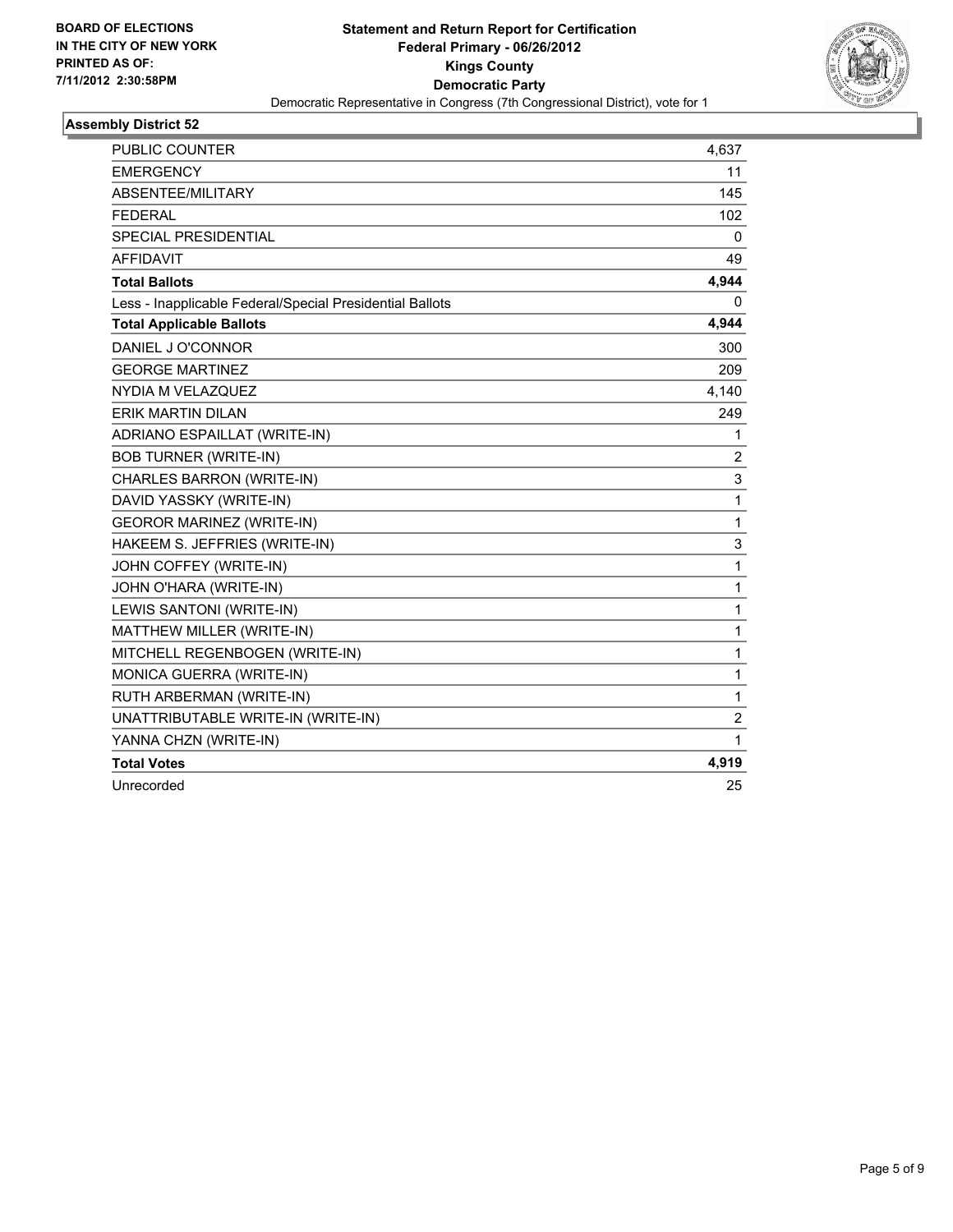

| <b>PUBLIC COUNTER</b>                                    | 4,606        |
|----------------------------------------------------------|--------------|
| <b>EMERGENCY</b>                                         | 40           |
| ABSENTEE/MILITARY                                        | 69           |
| <b>FFDFRAL</b>                                           | 6            |
| <b>SPECIAL PRESIDENTIAL</b>                              | $\mathbf{0}$ |
| <b>AFFIDAVIT</b>                                         | 118          |
| <b>Total Ballots</b>                                     | 4,839        |
| Less - Inapplicable Federal/Special Presidential Ballots | $\Omega$     |
| <b>Total Applicable Ballots</b>                          | 4,839        |
| DANIEL J O'CONNOR                                        | 88           |
| <b>GEORGE MARTINEZ</b>                                   | 124          |
| NYDIA M VELAZQUEZ                                        | 2,512        |
| <b>ERIK MARTIN DILAN</b>                                 | 2,055        |
| ADRIANO ESPAILLAT (WRITE-IN)                             | 1            |
| CHARLES BARRON (WRITE-IN)                                | 5            |
| HAKEEM S. JEFFRIES (WRITE-IN)                            | 1            |
| MARK BARRON (WRITE-IN)                                   | 1            |
| UNATTRIBUTABLE WRITE-IN (WRITE-IN)                       | 5            |
| YUDE LO YE (WRITE-IN)                                    | 1            |
| <b>Total Votes</b>                                       | 4,793        |
| Unrecorded                                               | 46           |

| <b>PUBLIC COUNTER</b>                                    | 2,025          |
|----------------------------------------------------------|----------------|
| <b>EMERGENCY</b>                                         | 0              |
| ABSENTEE/MILITARY                                        | 28             |
| <b>FEDERAL</b>                                           | 6              |
| <b>SPECIAL PRESIDENTIAL</b>                              | 0              |
| <b>AFFIDAVIT</b>                                         | 42             |
| <b>Total Ballots</b>                                     | 2,101          |
| Less - Inapplicable Federal/Special Presidential Ballots | 0              |
| <b>Total Applicable Ballots</b>                          | 2,101          |
| DANIEL J O'CONNOR                                        | 47             |
| <b>GEORGE MARTINEZ</b>                                   | 37             |
| NYDIA M VELAZQUEZ                                        | 916            |
| <b>ERIK MARTIN DILAN</b>                                 | 1,029          |
| ADRIANO ESPAILLAT (WRITE-IN)                             | 2              |
| CHARLES BARRON (WRITE-IN)                                | $\overline{2}$ |
| HAKEEM S. JEFFRIES (WRITE-IN)                            | 1              |
| UNATTRIBUTABLE WRITE-IN (WRITE-IN)                       | 6              |
| YORDI F OLIVO (WRITE-IN)                                 | 1              |
| <b>Total Votes</b>                                       | 2,041          |
| Unrecorded                                               | 60             |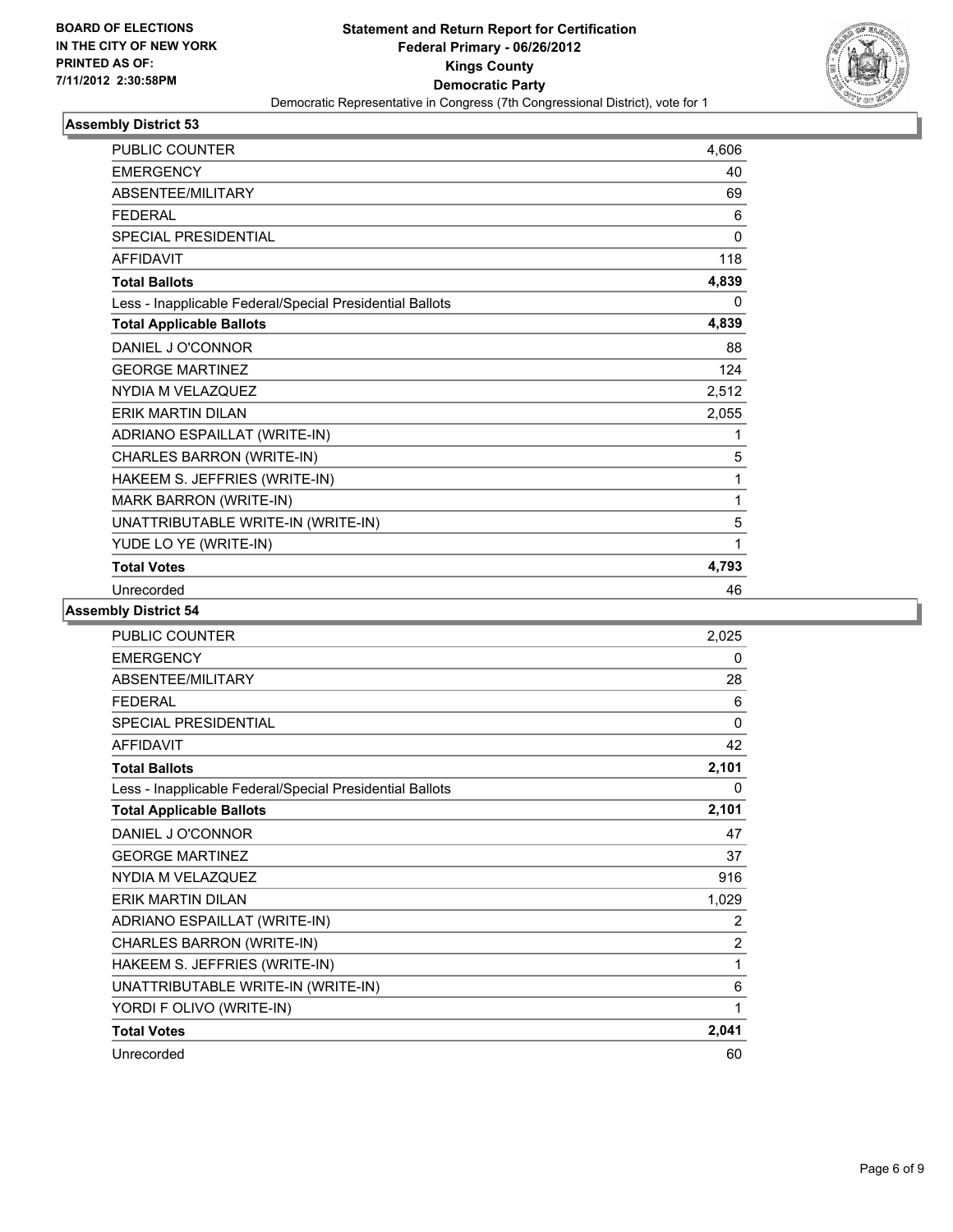

| <b>PUBLIC COUNTER</b>                                    | 153 |
|----------------------------------------------------------|-----|
| <b>EMERGENCY</b>                                         | 0   |
| ABSENTEE/MILITARY                                        | 18  |
| <b>FEDERAL</b>                                           | 2   |
| <b>SPECIAL PRESIDENTIAL</b>                              | 0   |
| <b>AFFIDAVIT</b>                                         | 6   |
| <b>Total Ballots</b>                                     | 179 |
| Less - Inapplicable Federal/Special Presidential Ballots | 0   |
| <b>Total Applicable Ballots</b>                          | 179 |
| DANIEL J O'CONNOR                                        | 7   |
| <b>GEORGE MARTINEZ</b>                                   | 8   |
| NYDIA M VELAZQUEZ                                        | 87  |
| ERIK MARTIN DILAN                                        | 70  |
| EMANUEL FREDEROCKS (WRITE-IN)                            | 1   |
| HAKEEM S. JEFFRIES (WRITE-IN)                            | 1   |
| <b>Total Votes</b>                                       | 174 |
| Unrecorded                                               | 5   |

| <b>PUBLIC COUNTER</b>                                    | 283 |
|----------------------------------------------------------|-----|
| <b>EMERGENCY</b>                                         | 0   |
| <b>ABSENTEE/MILITARY</b>                                 | 5   |
| <b>FEDERAL</b>                                           | 1   |
| <b>SPECIAL PRESIDENTIAL</b>                              | 0   |
| AFFIDAVIT                                                | 7   |
| <b>Total Ballots</b>                                     | 296 |
| Less - Inapplicable Federal/Special Presidential Ballots | 0   |
| <b>Total Applicable Ballots</b>                          | 296 |
| DANIEL J O'CONNOR                                        | 9   |
| <b>GEORGE MARTINEZ</b>                                   | 6   |
| NYDIA M VELAZQUEZ                                        | 177 |
| ERIK MARTIN DILAN                                        | 89  |
| CHARLES BARRON (WRITE-IN)                                | 8   |
| HAKEEM S. JEFFRIES (WRITE-IN)                            | 1   |
| <b>Total Votes</b>                                       | 290 |
| Unrecorded                                               | 6   |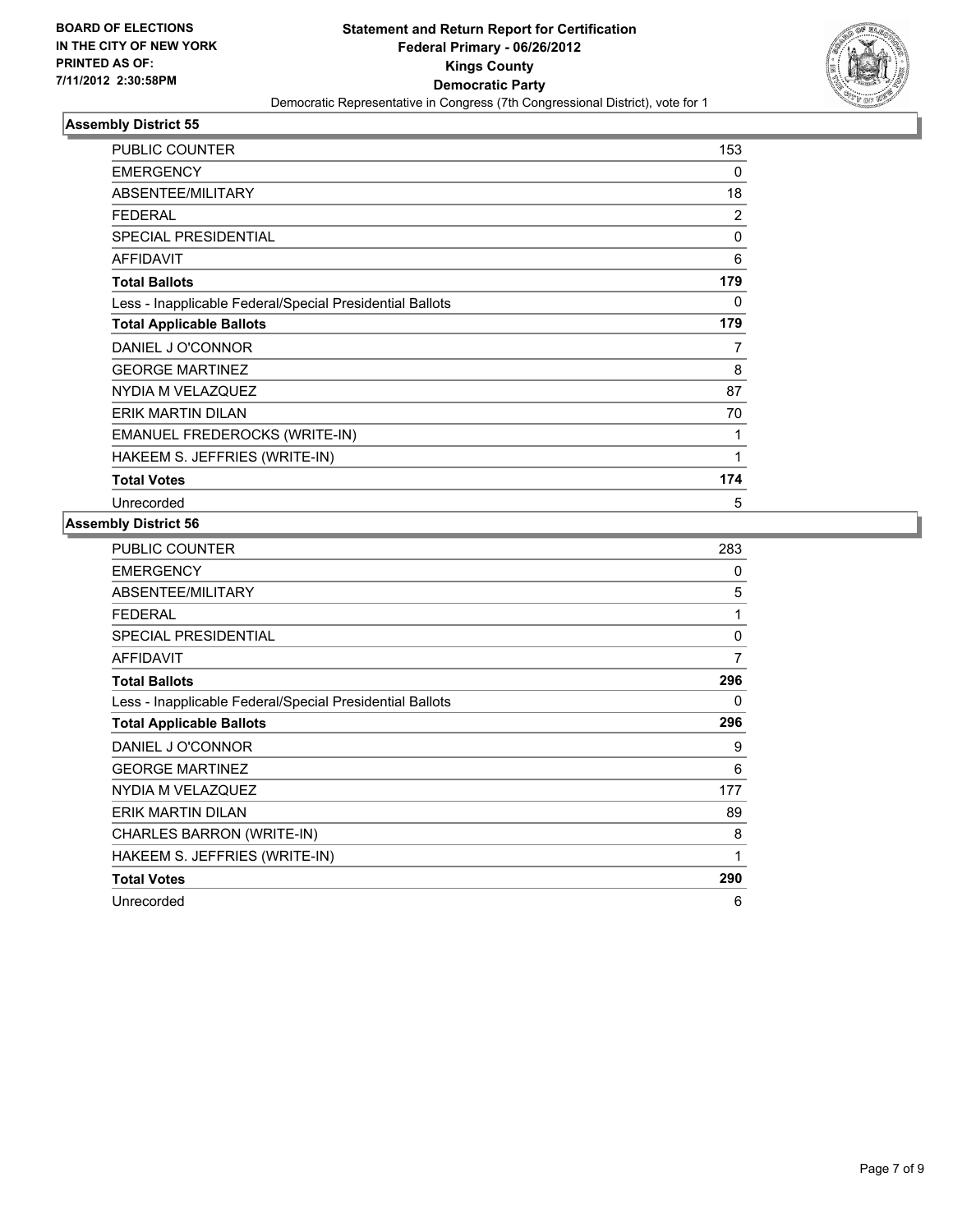

#### **Total for Democratic Representative in Congress (7th Congressional District) - Kings County**

| PUBLIC COUNTER                                           | 23,026 |
|----------------------------------------------------------|--------|
| <b>EMERGENCY</b>                                         | 51     |
| ABSENTEE/MILITARY                                        | 776    |
| <b>FEDERAL</b>                                           | 140    |
| SPECIAL PRESIDENTIAL                                     | 0      |
| <b>AFFIDAVIT</b>                                         | 525    |
| <b>Total Ballots</b>                                     | 24,518 |
| Less - Inapplicable Federal/Special Presidential Ballots | 0      |
| <b>Total Applicable Ballots</b>                          | 24,518 |
| DANIEL J O'CONNOR                                        | 618    |
| <b>GEORGE MARTINEZ</b>                                   | 540    |
| NYDIA M VELAZQUEZ                                        | 13,157 |
| <b>ERIK MARTIN DILAN</b>                                 | 9,867  |
| ADRIANO ESPAILLAT (WRITE-IN)                             | 6      |
| <b>BOB TURNER (WRITE-IN)</b>                             | 2      |
| CHARLES BARRON (WRITE-IN)                                | 19     |
| DAVID YASSKY (WRITE-IN)                                  | 1      |
| EMANUEL FREDEROCKS (WRITE-IN)                            | 1      |
| ERIK VELAZQUEZ (WRITE-IN)                                | 1      |
| <b>GEOROR MARINEZ (WRITE-IN)</b>                         | 1      |
| <b>GRACE MENG (WRITE-IN)</b>                             | 16     |
| HAKEEM S. JEFFRIES (WRITE-IN)                            | 9      |
| JOHN COFFEY (WRITE-IN)                                   | 1      |
| JOHN O'HARA (WRITE-IN)                                   | 1      |
| LEWIS SANTONI (WRITE-IN)                                 | 1      |
| MARION BOROW (WRITE-IN)                                  | 1      |
| MARK BARRON (WRITE-IN)                                   | 1      |
| MATTHEW MILLER (WRITE-IN)                                | 1      |
| MATTHEW R RYAN (WRITE-IN)                                | 1      |
| MITCHELL REGENBOGEN (WRITE-IN)                           | 1      |
| MONICA GUERRA (WRITE-IN)                                 | 1      |
| NAN ZHAA LIN (WRITE-IN)                                  | 1      |
| NUCHEM ROSENBERG (WRITE-IN)                              | 1      |
| RAIZY KATZ (WRITE-IN)                                    | 1      |
| RUTH ARBERMAN (WRITE-IN)                                 | 1      |
| SEAN MOCRE (WRITE-IN)                                    | 1      |
| UNATTRIBUTABLE WRITE-IN (WRITE-IN)                       | 23     |
| YANKY TIRNOVER (WRITE-IN)                                | 1      |
| YANNA CHZN (WRITE-IN)                                    | 1      |
| YORDI F OLIVO (WRITE-IN)                                 | 1      |
| YUDE LO YE (WRITE-IN)                                    | 1      |
| <b>Total Votes</b>                                       | 24,279 |
| Unrecorded                                               | 239    |